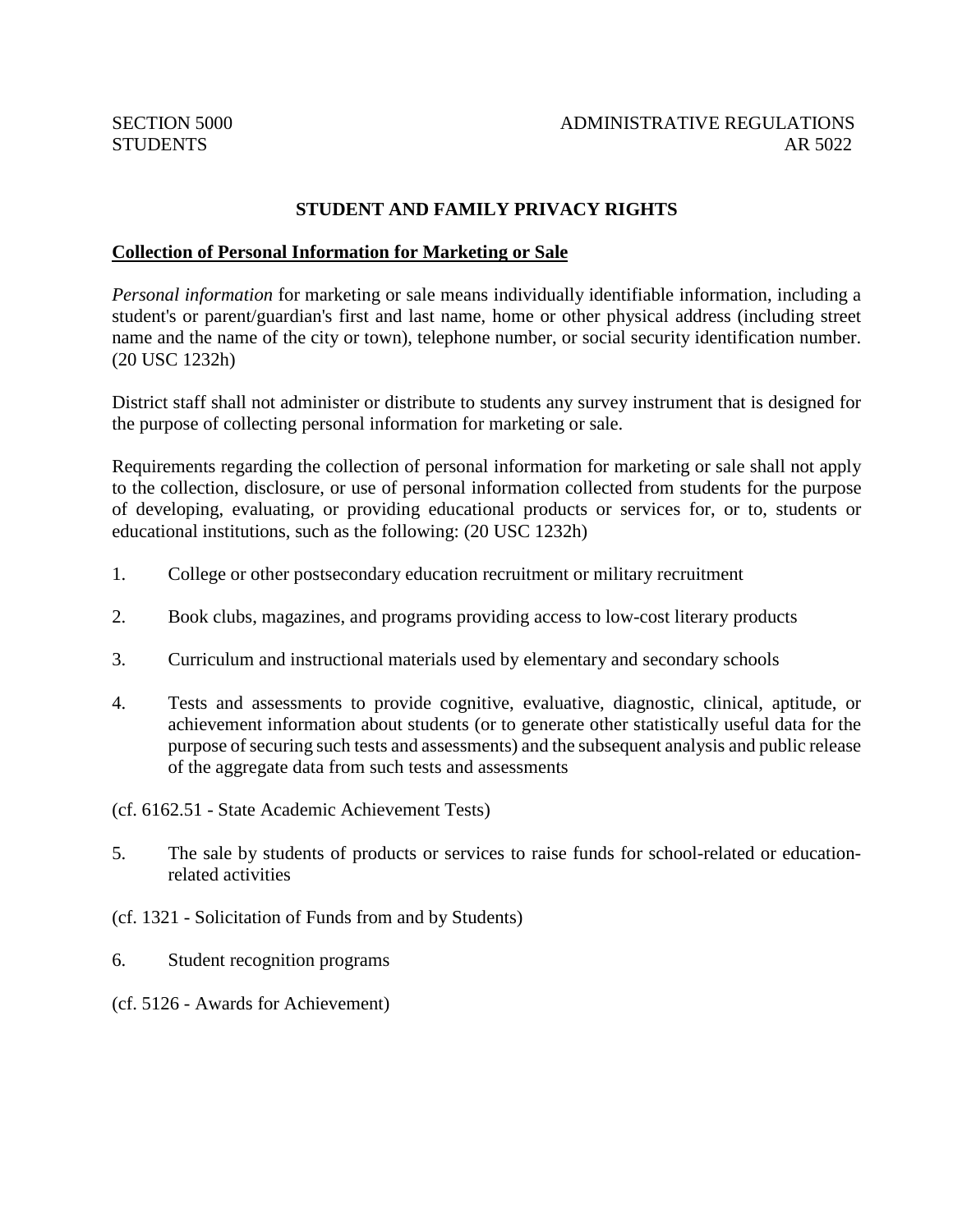# **Surveys Requesting Information about Beliefs and Practices**

A student's parent/guardian shall provide prior written consent before the student is required to participate in a survey inquiring about one or more of the following: (Education Code 51513; 20 USC 1232h)

- 1. Political affiliations or beliefs of the student or his/her parent/guardian
- 2. Mental or psychological problems of the student or his/her family
- 3. Sexual behavior or attitudes or personal beliefs and practices in family life or morality
- 4. Illegal, anti-social, self-incriminating, or demeaning behavior
- 5. Critical appraisals of other individuals with whom the student has close family relationships
- 6. Legally recognized privileged or analogous relationships, such as those of lawyers, physicians, or ministers
- 7. Religious practices, affiliations, or beliefs of the student or his/her parent/guardian
- 8. Income, except to the extent that income is required to be disclosed by law for participation in a program or for receiving financial assistance under such a program
- (cf. 3553 Free and Reduced Price Meals)
- (cf. 5148 Child Care and Development)

Notwithstanding the above requirements, the district may administer to students in grades 7-12 anonymous, voluntary, and confidential research and evaluation tools to measure student health risks and behaviors, including tests and surveys about student attitudes or practices related to sex as long as parents/guardians are provided written notice and given an opportunity to request, in writing, that their child not participate. (Education Code 51938)

If a student participates in a survey requesting information about beliefs and practices as identified above, school officials and staff members shall not request or disclose the student's identity.

(cf. 6162.8 - Research)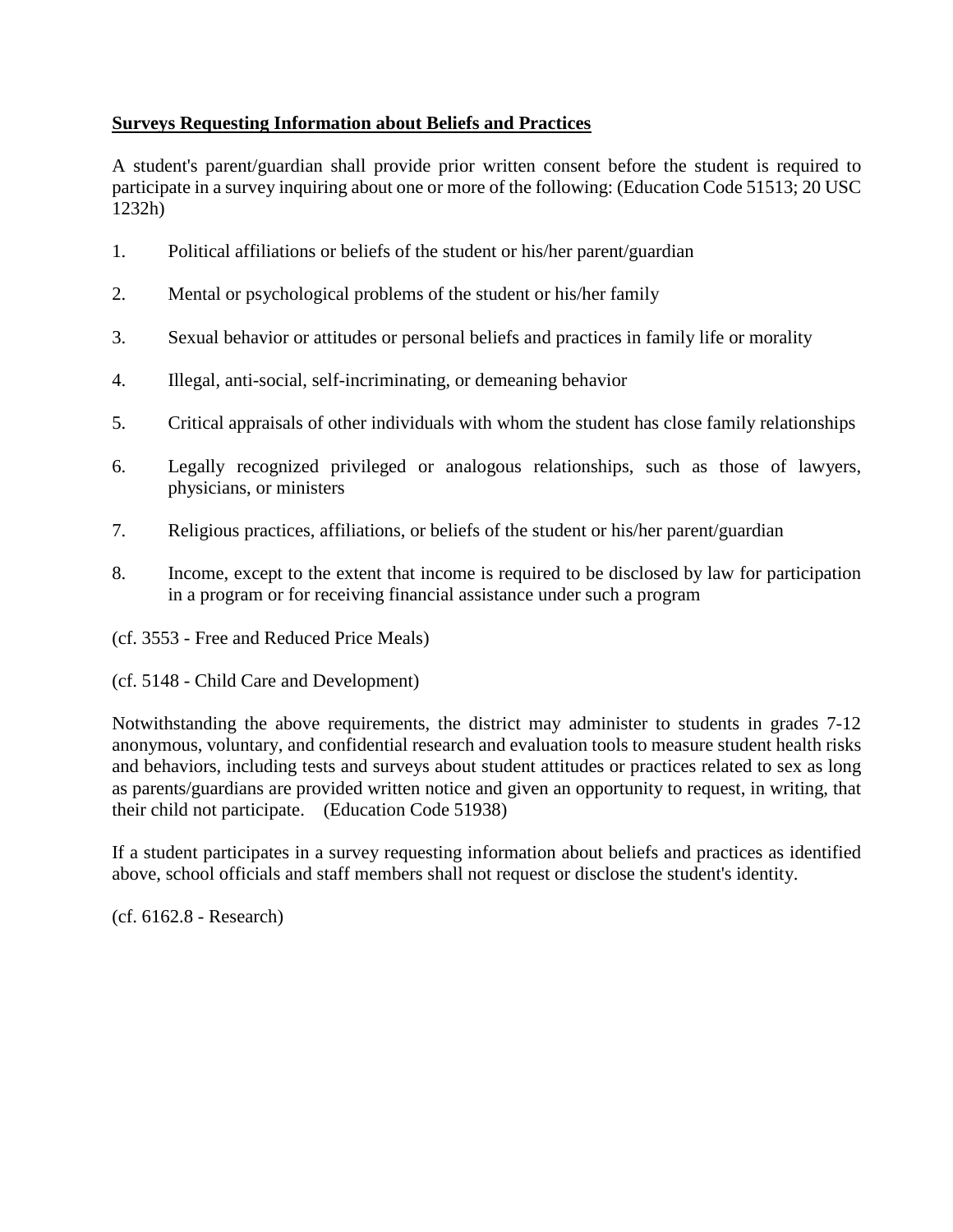### **Parent/Guardian Access to Surveys and Instructional Materials**

The parent/guardian of any district student, upon his/her request, shall have the right to inspect: (Education Code 51938; 20 USC 1232h)

- 1. A survey or other instrument to be administered or distributed to his/her child that either collects personal information for marketing or sale or requests information about beliefs and practices
- 2. Any instructional material to be used as part of his/her child's educational curriculum

(cf. 5020 - Parent Rights and Responsibilities)

Within a reasonable period of time after receiving a parent/guardian's request, the principal or designee shall permit the parent/guardian to view the survey or other document he/she requested. A parent/guardian may view the document any time during normal business hours.

No student shall be subject to penalty for his/her parent/guardian's exercise of any of the rights stated above.

### **Health Examinations**

.Authorized school officials may administer to any student any physical examination or screening permitted under California law. However, no student shall be subjected to a nonemergency, invasive physical examination without prior written notice to his/her parent/guardian. (20 USC 1232h)

*Invasive physical examination* means any medical examination that involves the exposure of private body parts or any act during such examination that includes incision, insertion, or injection into the body, but does not include a properly authorized hearing, vision, or scoliosis screening. (20 USC 1232h)

(cf. 5131.61 - Drug Testing) (cf. 5141.3 - Health Examinations)